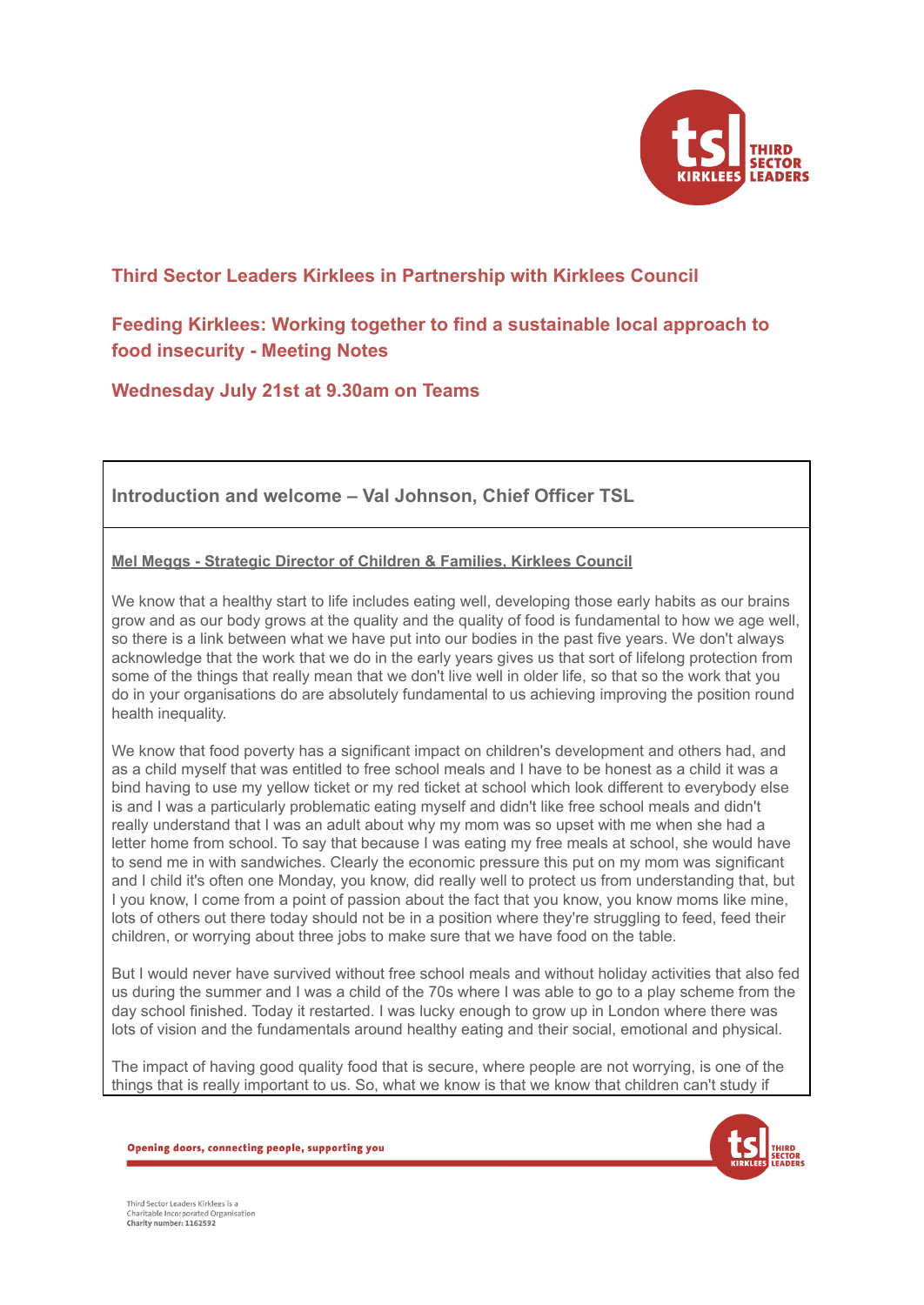they're hungry. We know that if you turn up for school and you've not had to have an evening meal or have breakfast, it's much more difficult to concentrate. The work that you all do is not just about making sure our children have healthy bodies, but actually that they are able to study well and attain well and we need to build on that. There's no doubt that Covid has really shone a light on health inequalities particularly, but food security particularly has been an issue for us all.

I wanted to take the opportunity just to say a big thank you for what you've all done before Covid and I think it's been phenomenal. I think the Kirklees response to feeding all residents, including our children and families has been absolutely phenomenal. Organisations like in those schools making packed lunches themselves, taking them out, delivering them to families. The mags, all of the voluntary sector organisations coming together to make sure we coordinate our response. I wanted to do a particular shout out to the welfare team that process thousands more applications for free school meals and issued preschool mail vouchers and worked with the school system to ensure that whether the government was funding, the more the councillors funding them that the money was there for our children during that time, and we know because of the feedback from families that we had. But this is really important and I think we need to participate in the national campaign to think about how we build on this to ensure that families are entitled to free school meals during the holidays, not just in term time. I think there's something really important for us on that, so I think a big thank you for all that you've done. I think it's really important to acknowledge that all of you have gone the extra mile, your organisations, and many others to make sure that our children get fed and as it stands today, we've got 50,000 places happening in Kirklees, some of the healthy holiday programmes is 50,000 opportunities for children to come together with. Thank you to those of you who are running schemes.

For us again, it's been a massive, massive endeavour. It's the largest scheme ever, so we are also providing vouchers but rules, so providing 50,000 places on the holiday activity schemes and we couldn't do that without all of the help and support that you provide for them and what we know we want today whilst recognizing the ongoing challenges faced by our families as we recover from COVID, I think it's really important that we absolutely see the links between economic security is inextricably linked to food security, and so now I know today that you're going to have the opportunity to reflect on what's been achieved to be thinking about what we want to build on in life and post-pandemic, I hope where we physically meet together, share our ideas, our enthusiasm, and our passion for making sure our children are not just fed, but fed well.

That contribution that we made to ensure that families are well is an instrument to be linked. So, for us, an opportunity to reflect and to think about what it is that we want to take from messages that we've learned to work together. And how do we get to a position where no child is left hungry, and no family should be worrying about where their next meal comes from? Our ambition is about making sure that we give our children the best start we can, and that means that they are not just fed and not stressing about food security.

I thank you for what you've all done. I would have been one of those children that you've been helping and I know from my own experience the difference that what you do makes to children's lives every day. I hope you enjoy the opportunity today and I look forward to us being able to work together to make sure no child goes hungry in part.

## **Setting the scene for food insecurity in Kirklees**

**Lucy Wearmouth - Public Health Manager, Wider Factors, Kirklees Council**

**\*\*See accompanying slides**

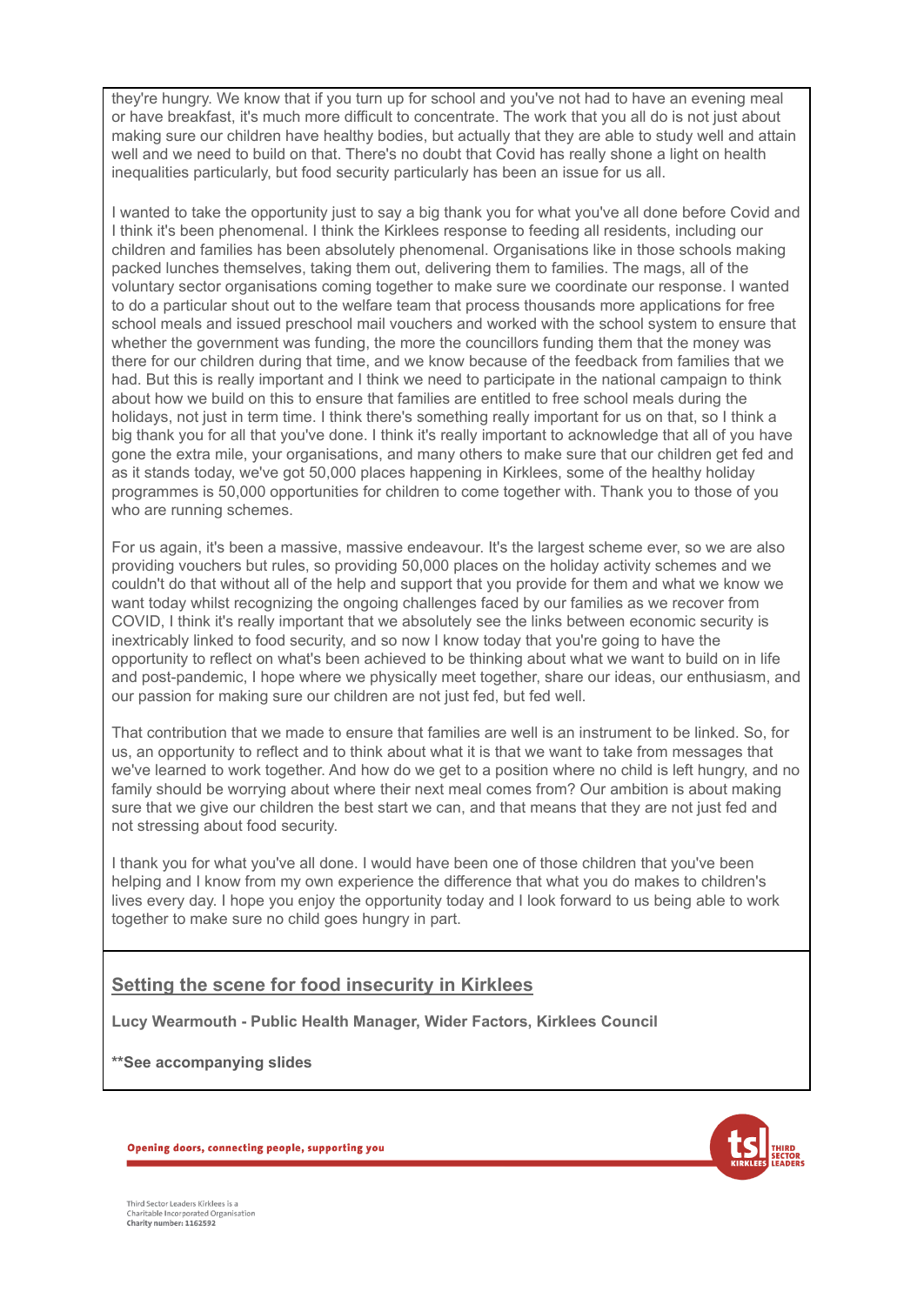Lucy manages the wider determinants of health theme and part of that is managing the tackling poverty strand for public health and shares the context around food insecurity in terms of poverty and local data including:

- Framework around food insecurity Food ladders approach
- Poverty in Kirklees pre and post Covid
- Unemployment poverty
- Free school meal uptake
- The need for food activities and skills

#### **Contact details**

Lucy Wearmouth - [lucy.wearmouth@kirklees.gov.uk](mailto:lucy.wearmouth@kirklees.gov.uk)

**Dr John Lever - Centre for Sustainability, Responsibility, Governance & Ethics, University of Huddersfield**

#### **A "Safe" and "Just" Regional Food System**

#### **\*\*See accompanying slides and project report**

John previously worked at Cardiff University on a number of European projects, international projects and some local projects around food systems. He was also co-commissioned to carry out a project about how a local food partnership could improve health of local people and also contribute to the local economy into the local environment.

Most recently, the University of Huddersfield funded research which involved over 30 interviews with regional food system and local/ national policy actors. This research was conducted between April and December 2020. The research set out to understand:

- The pressure points that emerged in food supply and demand across the Kirklees region during the Covid-19 crisis
- The solutions that emerged in response to these challenges
- The innovations required to enhance food system sustainability and food security for future generations.

#### **Contact details**

John Lever: [j.b.lever@hud.ac.uk](mailto:j.b.lever@hud.ac.uk)

### **Experiences of local providers & Covid Response groups from before & during Covid**

**Kate Auker - Interim Chief Executive, The Welcome Centre & Kate Harris - Manager, Fusion Housing**

#### **\*\*See accompanying slides and project report**

The Welcome Centre and Fusing Housing talk through their provisions, COVID response, and plans for the future.

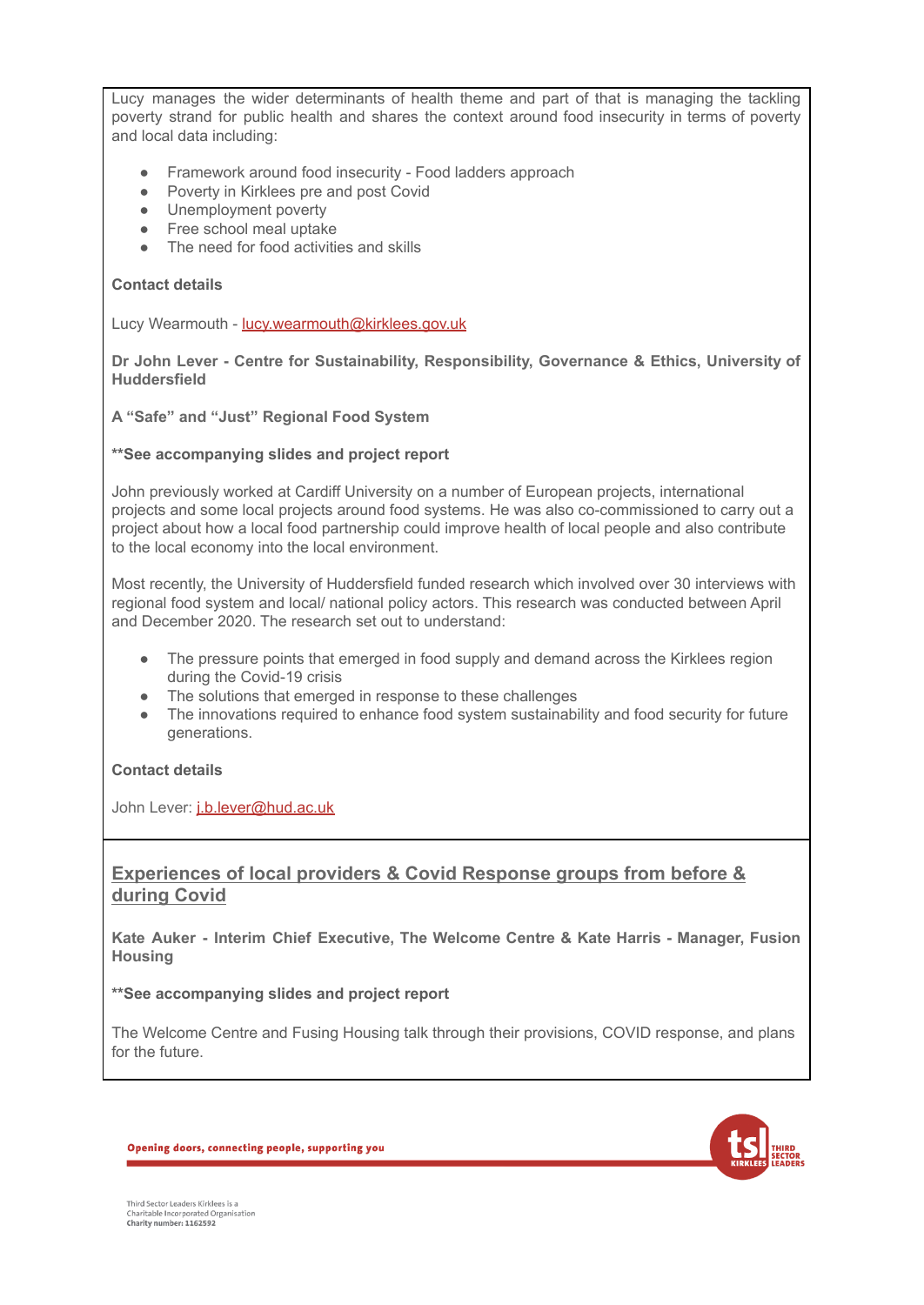Both provisions are working very closely together to try and get a more uniform approach across the whole borough.

#### **Fusion Housing**

Fusion Housing is a charity based in Huddersfield that helps individuals who are experiencing housing related problems and need support with learning and employment.

They also run a Food Bank service based in their offices in Dewsbury and serving the North Kirklees area and provide toiletries and sanitary packs, cleaning packs, baby packs and have provided grants for white goods. They provide around 1500 food packs a month?? to people across South Kirklees.

They are predominantly run by volunteers and have around 100 volunteers across both sites. They are currently developing and expanding their advice, guidance and support to address the underlying causes of food poverty and their aim is to move people through to independence as quickly and as robustly as possible.

#### **The Welcome Centre**

The Welcome Centre helps local families and individuals in crisis with food, toiletries, and other essential items. They also provide advocacy, guidance, and support to address underlying issues.

#### **Covid Response**

In February 2020, they were giving out the equivalent of 19,600 meals to people in need. By April, that was up to 35,000. An increase of 46%. Free school meals have also increased from 190 children per month to 300.

During the first part of the pandemic where they used to be able to get normal food supply for additional items from supermarkets, because of food shortages there was no surplus and they had to approach hospitality suppliers which came at an additional cost. They also moved towards looking more at the markets, accessing quite a lot of fresh fruit and veg from the markets.

The demographic has changed with a slight reduction in repeat clients. Clients that come to them quite regularly have actually benefited in some way through this last year because of the Universal Credit Uplift. Additional grants are being provided from the local authority, which have really helped people to access what they need and to engage better with services in a way that works for them. As Universal Credit uplift drops off, we will start to see the fuller impact of the pandemic in terms of jobs and job security. We could potentially see clients returning to us and seeing new clients that are coming to us that have not accessed the food bank before.

### **Funding & Support**

They received prompt financial support from the Council and fantastic support from public health workers, many of whom keep offering to come back and volunteer.

They also received support through third sector leaders, One Community Foundation, The Pier Partnership, as well as additional benefits for our clients including The Uniform Exchange, Auntie Pam's and partnerships with Yorkshire Children's Centre enabled us to get healthy start vitamins into our packs as well as leaflets and questionnaires.

They have been able to provide through the winter grant through the local welfare provision, including additional fuel support, fuel, debt support, white goods, etc. that was a real factor for some people struggling and already in food poverty.



Opening doors, connecting people, supporting you

Third Sector Leaders Kirklees is a Charitable Incorporated Organisation<br>Charity number: 1162592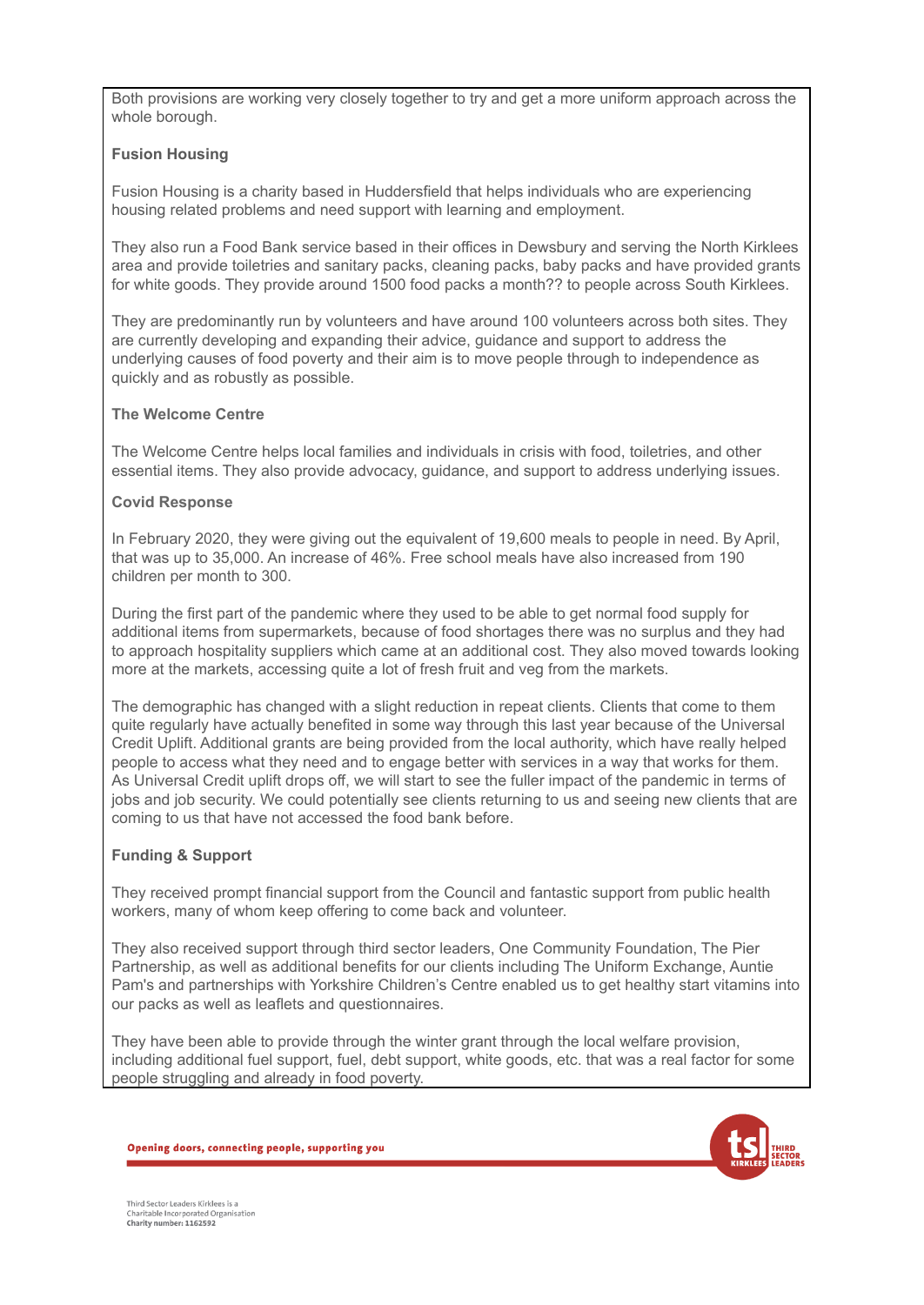The West Yorkshire Anti Poverty Action groups were really useful in terms of doing joint funding bids to gain more donations and grants for food throughout the pandemic.

#### **Looking forward**

- Food dignity & choice increase the different entry levels of support for the food bank and look at different models e.g., crisis, emergency food.
- Additional learning e.g., face to face cookery classes to provide a hand up, not a handout
- Working closely together to try and get a more uniform approach across the whole borough.
- Continue developing relationships with partners including Council and local food networks.

<https://www.fusionhousing.org.uk/> <https://www.thewelcomecentre.org/>

#### **Contact details**

Kate Auker - [kate.auker@thewelcomecentre.org](mailto:kate.auker@thewelcomecentre.org) Kate Harris - [kate.harris@fusionhousing.org.uk](mailto:kate.harris@fusionhousing.org.uk)

#### **Wendy Russell - Trustee & Treasurer, Batley Foodbank**

Wendy tells us about the history of the food bank and how they have been operating throughout the pandemic.

#### <https://youtu.be/Sxjr5i4T6hk>

They are looking for new promises so if anyone has any ideas please do get in touch. If you would like to visit the foodbank or would like to discuss working together contact Wendy.

#### **Contributions from other local food banks and services**

#### **Bridget Hughes - TSL Kirklees Supporting Communities Lead**

Bridget has been working with community and mutual aid groups providing food during the pandemic. Last winter, TSL was really fortunate to get some winter grant funding through local welfare provision which enabled us to support groups by giving out over 90 small grants to over 70 organisations to support people during the pandemic to do more of the great work that they were already doing.

#### **Contact**

Bridget Hughes: [bridget.hughes@tslkirklees.org.uk](mailto:bridget.hughes@tslkirklees.org.uk)

#### **Louisa - Loving Hands Outreach Team**

The Loving Hands Outreach Team is a very small team of volunteers and has been working with Bridget Hughes, TSL Supporting Communities Lead to help the families that they support, the majority on low income including some elderly people with very basic foods that get donated and encourage them to cook. They cover Batley & Spen, Heckmondwike, Liversedge, Cleckheaton.

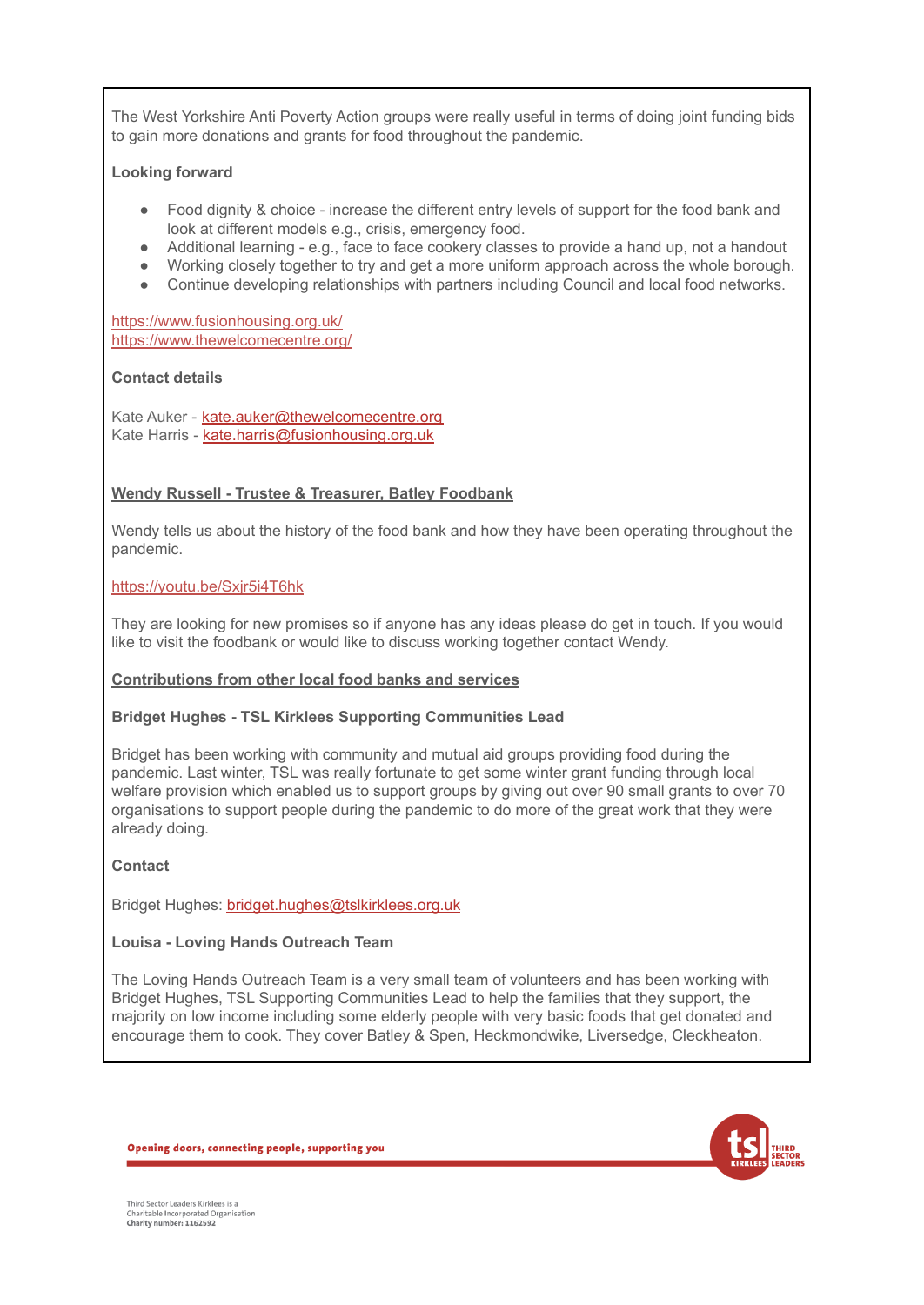Every week they have put a recipe on their Facebook page, with a following of 2.5k, that consists of tinned foods supplemented with some fresh food depending on what they have available. They want to do more of that if that is feasible but are volunteer-led and they have little funding.

They have been sending out 50 parcels a week, on a rolling basis meaning everybody gets one every two to three weeks, reaching around 200 families or households. They are trying to get fresher food to families and improve food education but are very restricted with the resources that are available.

The team received a small winter grant from TSL and some funding from One Community. They have also had fantastic support from the big retailers, particularly Asda and they work with Birstall Community Partnership to save food that would normally go to waste.

<https://www.facebook.com/groups/563020001235883>

#### **Beverley Juniper - Dalton Together**

Beverley previously worked for Public Health in Wakefield managing the Community Food & Health Team and is now a freelance community worker.

Dalton Together received funding to get some slow cookers and they delivered bags of ingredients. Beverley did an online video from her kitchen and recipients were able then to cook the dishes. They provided 6 online cooking sessions during the lockdown.

<https://www.facebook.com/DaltonTogether>

#### **Paul - Skelmanthorpe Community Pantry**

The pantry is a membership discount grocery shop that supports families and individuals who are living in hardship. Pantry Membership is for people on benefits and membership is FREE. Members pay £3.50 per visit and get ten items free from the shop. Members can pick up additional items at very low prices. They are open 3 days a week.

<https://www.ddc.org.uk/pantry>

### **Julie Oxley - Spen Hub Community Coordinator, Beacon Together Project**

Julie has been working with a number of schools in Spen to help build bridges with families using the medium of food.

They have run some sessions called eating together with two schools with families who have really struggled through Covid, children not engaging with the online learning provision or families who have found financial hardship and changes in that area of life.

They used the sessions to build some peer to peer support to increase family's knowledge and capability of making healthy food on a budget of £7.00 for a main meal and a pudding for a family of four. They received funding through TSL to put on these sessions over a four week period.

Some families had children with SEND and some children had been quite so detached from learning even before Covid. It was a real building project for schools to renew that relationship, but also for parents to get a bit more support from each other. The feedback was amazing.

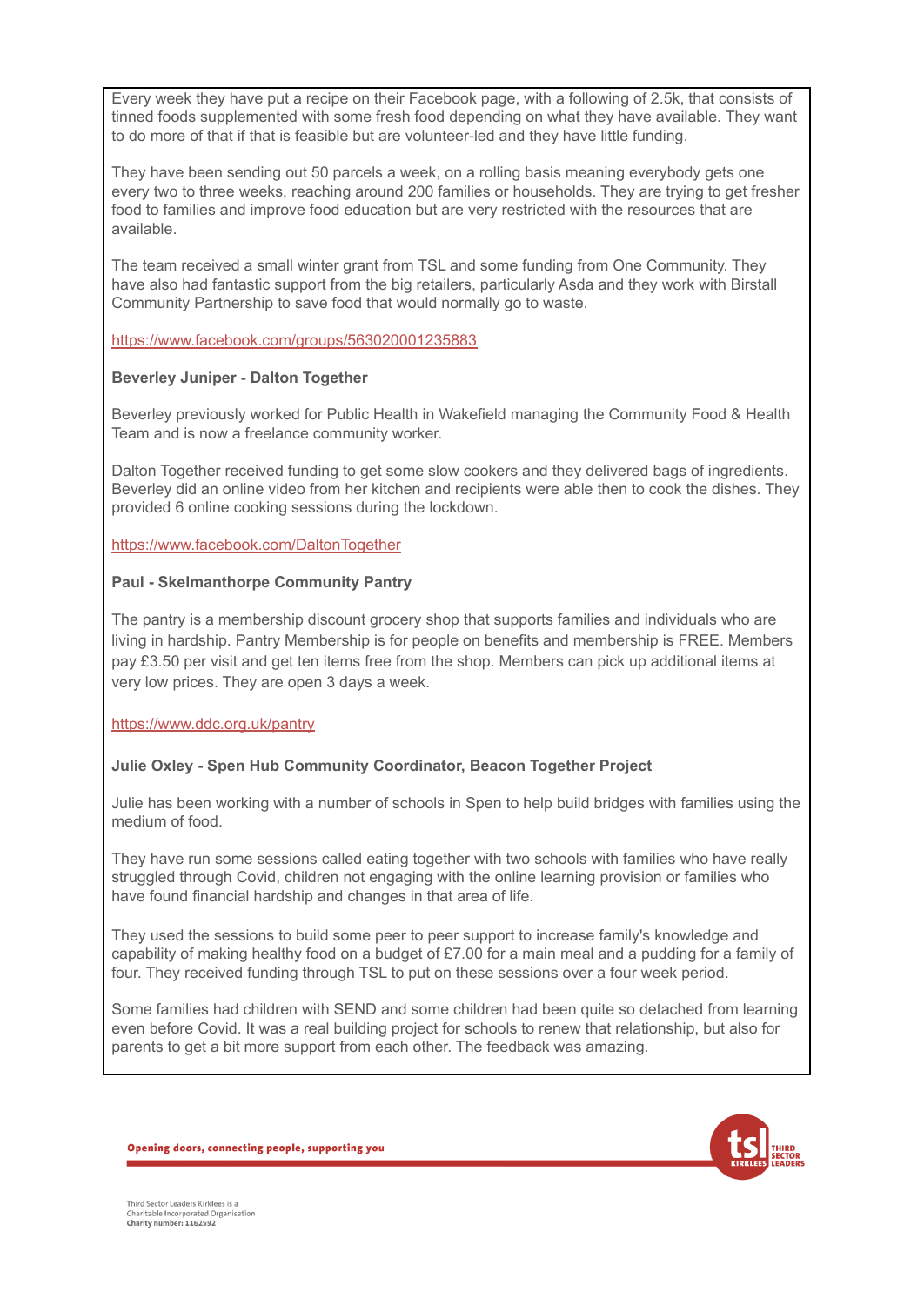We made a real variety of different things. The children did vote on each week to see which recipes they preferred and the feedback from the families was that it hadn't just ended at the four weeks that it had actually gone on from that and children have been more adventurous with what they were prepared to try and encourage them to look at different things when they were going shopping.

The feedback from schools was that the children were really animated after the sessions and talking about what they made, they were so proud of what they had achieved and how that got really stuck in themselves. The families came back to me and shared their successes with photographs and we did some recipes together for each setting. They also said how it built bridges with school and they felt more able to talk to the school about some of their issues.

# **Initiatives from around the UK**

**Andrew Forsey - National Director, Feeding Britain**

#### **\*See accompanying slides**

Feeding Britain operates in partnership with more than 500 grassroots organizations across the country through 30 regional partnerships at three levels.

The first of those is that we seek to establish and offer practical support to those regional partnerships, with the aim of identifying and nurturing innovative projects which can meet the immediate need, but also try to prevent hunger rather than just relieve it and ultimately to try swinging the pendulum away from a model of sheer relief, so one that's characterized by resilient indeed.

Practically all of those 30 regional partnerships are doing what they can to follow the Megan Blake approach around resilience and these projects tend to involve what we call affordable food networks which encompass membership based pantries and initiatives like Food Club, Citizen Supermarkets, and food buses, all of which offer low cost food along sustainable lines, as well as projects like fuel schemes, school holiday and breakfast programs and specialist advice and support around things like finance, benefits and cookery, all of which we seek to Commission and make available on the spot within Community food settings so we can try addressing some of those underlying causes of hardship and give people a pathway out of poverty so that in number typically interested to learn more about Kate's plans and how we can help there and elsewhere.

We also seek to embrace initiatives that have happened due to the abundance of food being grown or produced in or near our communities and divert what we can to some of these projects with a particular focus on supporting people who are just about keeping their heads above water from one week to the next but are only really one large bill, benefit problem or school uniform cost away from being hungry and relying on food banks or free food parcels. With that in mind, each of our projects really is aimed at a reduction in crisis or emergency need for food aid.

As well as a corresponding increase in very few affordability and access ability if decent food in the communities we serve, all of which goes with the grain of those local needs and circumstances and compliments that existing provision but is at least informed or sometimes influenced by the good practise that's emerging elsewhere within our national network. In fact, barely a day passes by at Feeding Britain without us looking to develop and identify some new ideas and support them quickly through some upfront or seed funding, as well as ongoing fundraising and food support, project planning and the offer of templates and policies from similar projects elsewhere and leveraging in some national services and goods.

Secondly, immediate ongoing practical help. We try to build a mutual support hub that acts as a knowledge exchange or troubleshooting forum throughout that national network. We organise a

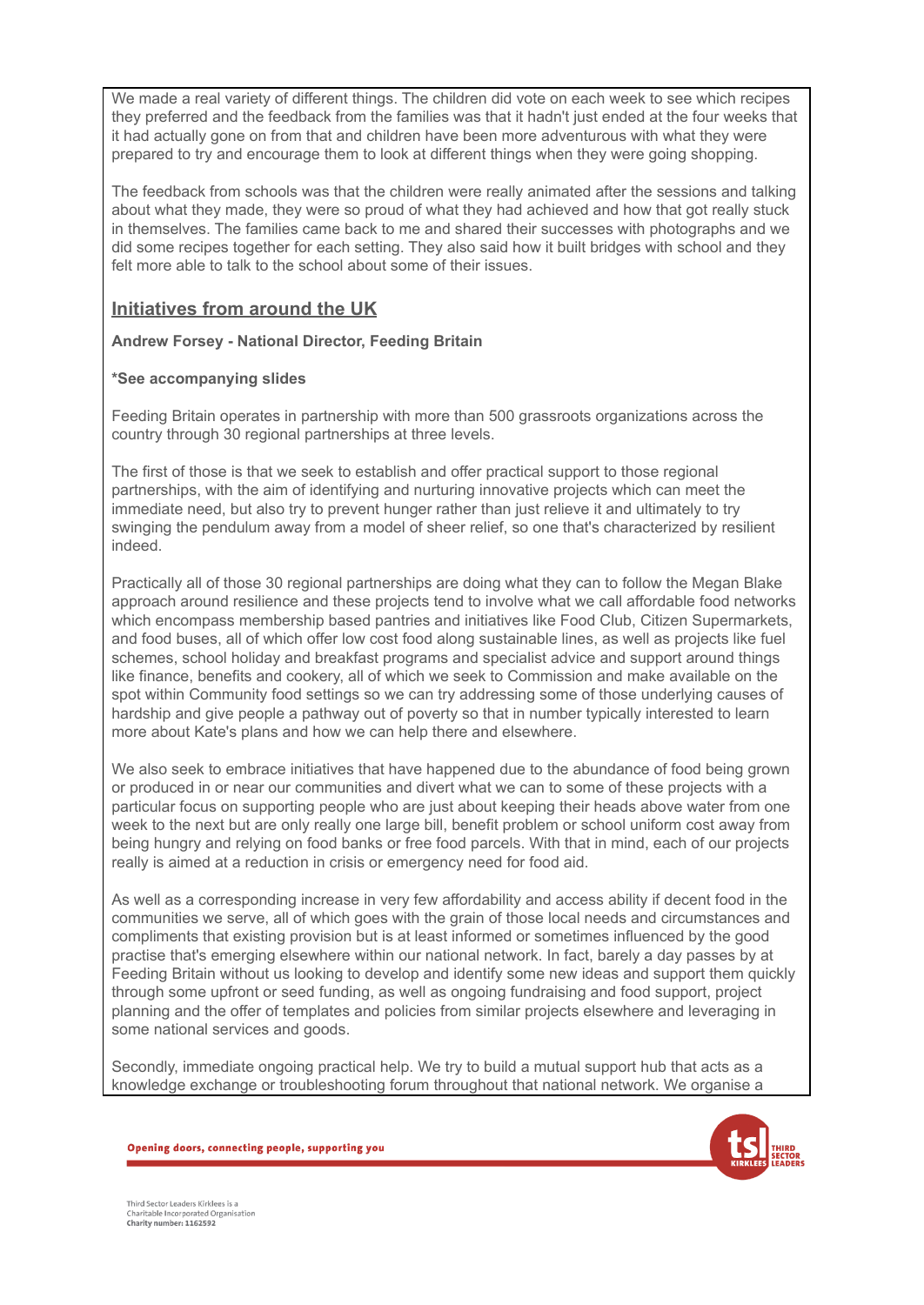regular series of webinars on particular projects or practical matters and ideas to help our partners from the frontline. Both share and learn from some good practice and addressing common issues or questions. Recent topics for those included preparing high quality programs for the upcoming summer holiday such as developing the children's kitchen model as a means of getting more families, cooking well on a liberty budget with fresh produce, forging links between local food growers and community food projects and also creating food buses and mobile pantries, these are all default form the basis of some toolkits and then shared across our network and upon which all of our partners are welcome to draw down and it really would be remiss of me at this stage not to mention how our colleagues, Julie Thompson and Dave Patterson from the West Yorkshire Food Poverty Network.

Instrumentally much of that work both in their use of some pioneering ways to introduce new affordable food models which fill the gap between supermarkets and food banks, but also in their generous contribution of knowledge to our partners across the country who are looking through similar things in their area.

Thirdly, we are really determined not to let the government off the hook for its role in preventing hunger and chronic poverty, so that the civil society in the voluntary sector doesn't bear the whole of that burden.

To that end, we attempt to gain systemic change in policy change by building up a big robust bank of evidence on the drivers of hardship and food insecurity and then using that information to present politicians and decision makers with workable solutions. In the past three years alone, Feeding Britain's policy recommendations that were in that supply the government resulted in an additional £2.5 billion in public spending towards anti-poverty measures. The latest of those was a quarter of a billion-pound concession in the budget earlier this year.

There is some recent data suggesting that the number of people relying on food banks is actually dropped by a sixth compared with pre-pandemic levels, and that's not least due to the Universal Credit increase as well as additional support aimed towards families in school holidays and the raft of measures that have been introduced to both protects and create jobs. Now we pursue these changes by submitting regular briefings to civil servants, ministers, select committees and others, all of which are based directly on the trends that are being identified by our regional partners.

**Contact**

Andrew Forsey: [andrew.forsey@feedingbritain.org](mailto:andrew.forsey@feedingbritain.org)

#### **Mark Game - CEO, The Bread and Butter Thing**

#### **\*See attached information**

The Bread and Butter Thing is a community-led charity based in the North of England. Mark has been working to stopping the food from going to waste for over 20 years and ran a community shop for 15 years. He was the founder of The Community Shop, the first social supermarket in the UK.

The three rungs of the basic food ladder are:

- 1. Crisis
- 2. Moderate food insecurity
- 3. Everyday retail

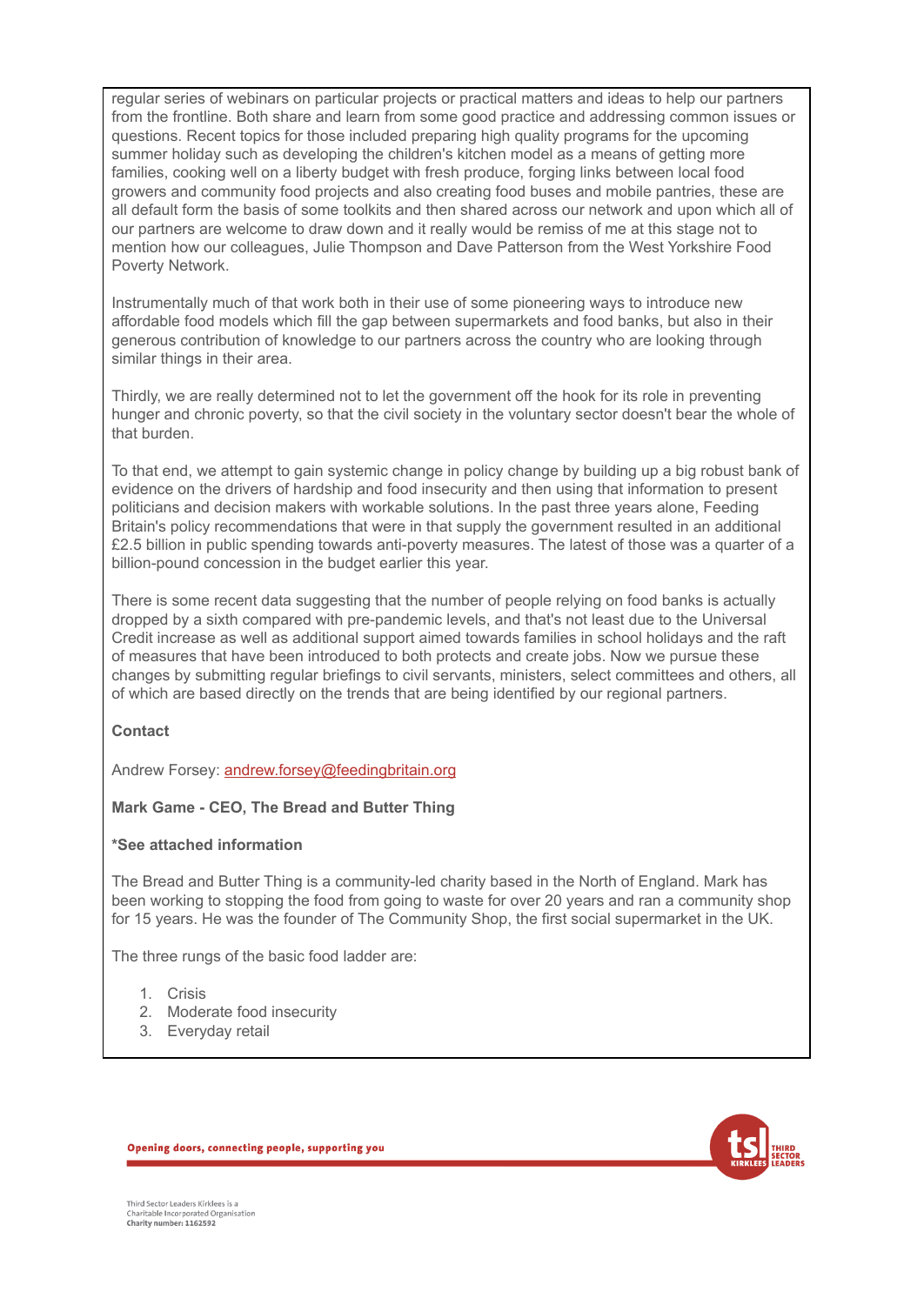Making sure that you have all three aspects so that people have a choice in what to engage is really important to us because that's how you start to build resilience.

We sit in the middle in the capacity building as many pantries and food clubs do and we bridge the gap. It's much too large a step to go from crisis, food bank food up to everyday retail. But whilst we bridge that gap, it's a really good opportunity to engage with people as well and start to develop other areas that we know are so difficult.

Our model is a push model which means that people don't get to choose what's in the bags. But we see that as a fair distribution method. Lots of organisations that run social supermarkets have surplus food and by the very nature of surplus food, it means you don't necessarily know what you're going to get be that you will not have enough for everybody. Our model generates income and is a sustainable model.

In the six or seven years that we've been operating, when we've committed to going into an area and had the initial funding, we have never had to go back and say we're having financial difficulties. Each region has continued to sustain itself.

We talked about community resilience earlier as well and just wanted to kind of give you some ideas of what this looks like for us. So, we look at it two ways. We try to triage. Every neighbourhood is different and every organization that we deal with it in areas is different too. We try to make sure that first of all, we don't step on toes. If the project is already delivering a really good employability service, we won't bring anybody in offering employability because it's really important that the projects that we work with feel that it's their project and we are a support model to them.

Secondly, we know because of the volume of Members that we engage with, how we engage with them. We create clusters once a week where you'll get 50 to 100 people all coming to collect their food. That creates opportunities to engage, and that's what a lot of service providers really like. For example, in Trafford in Manchester, we're working with welfare rights and Citizens Advice is given 4G tablets to engage or cues while they're waiting to pick up the food. But what's really interesting about it is we're actively encouraging trying to get as much face to face as possible because digital exclusion is really significant in the communities that we're trying to serve.

A good example of this is a 45 year old IT engineer who's found himself down on his luck because he's been laid off because of COVID didn't know what to do, was very stressed and didn't want to go to the GP. He's getting counselling and is developing his self confidence and out there again looking for work.

One of the other things that we see quite a lot of is people tell us how lonely they've been, particularly over the last 18 months. 2 out of 3 of our members have said how they've definitely felt less lonely and over 2 out of 3 of our members are cooking healthier at home and are eating more fruit and veg.

Some of the other work we've done is around dietary diversity. Because of our push model, people are trying new foods, and that's something that is really difficult when you're on a budget because there's a risk factor involved with trying new foods and diversifying your diet can significantly improve your general health and wellbeing.

**Contact**

Mark Game: [mark@breadandbutterthing.org](mailto:mark@breadandbutterthing.org)